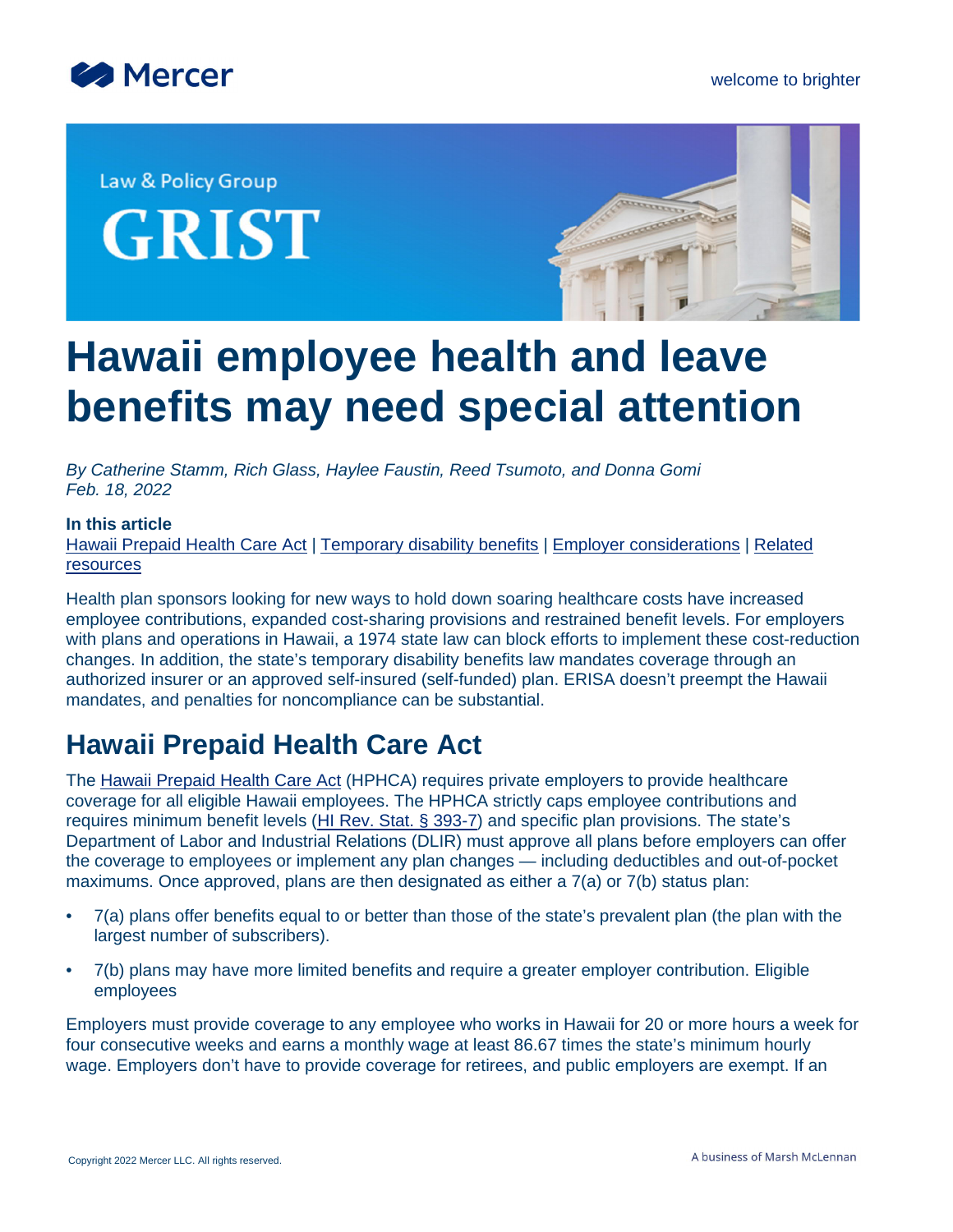employer's only Hawaii employee terminates employment, the employer does not have to maintain a Hawaii plan for the sole purpose of providing COBRA coverage to the former employee.

#### **Waivers**

Employees may waive employer coverage if any of the following apply:

- They have coverage through another plan as a dependent or through their principal employer the employer that pays the employee the most wages or for which the employee works at least 35 hours.
- They are covered by a federally established healthcare plan or are recipients of public assistance/state-legislated health plan coverage.
- They depend on prayer or other spiritual means for healing.

Employees waiving coverage for any reason must file [Form HC-5](http://labor.hawaii.gov/dcd/forms/#PHC) with the employer and annually resubmit the waiver request. If the waiver is due to having other coverage from a healthcare contractor, the employer must forward the form to the DLIR.

#### **Contributions**

Employers can require employees to contribute to the cost of coverage, but the required contribution can't exceed the *lesser* of 50% of the coverage cost or 1.5% of the employee's monthly wages. Wages include salary, tips, commissions and the cash value of any other noncash compensation. Coverage of an employee's family members is not required for  $7(a)$  health plans (the most prevalent plans). For  $7(b)$ health plans, employers must pay at least 50% of the premium for family members' coverage.

*Example 1.* Ed earns \$5,000 per month. The monthly premium for his health coverage is \$100. Ed cannot be required to contribute more than \$50 per month (half the premium since 1.5% of his monthly wages — \$75 — would be higher).

*Example 2.* Beth earns \$2,000 per month. Her coverage also costs \$100 per month. Although half the cost of coverage is \$50, Beth can't be required to contribute more than \$30 per month (1.5% of her monthly wages).

For 7(a) plans, the contribution limits apply only to employee coverage. The employer can charge the employee the full cost of coverage for any spouse or dependent covered under a 7(a) plan.

*Example 3.* Ed (from example 1) gets married. He has employee-only coverage under a 7(a) plan but wants to add his wife to the plan. The monthly premium for employee-plus-one coverage is \$200. Although Ed's contribution for his own coverage can't exceed \$50, he can be charged the full difference in cost (\$100) for adding his spouse to the plan. So his maximum allowable contribution is \$150.

In addition, if an employer provides more than one plan, the maximum employee contribution is calculated for all plans using the employee-only premium for the least expensive plan. Thus, employees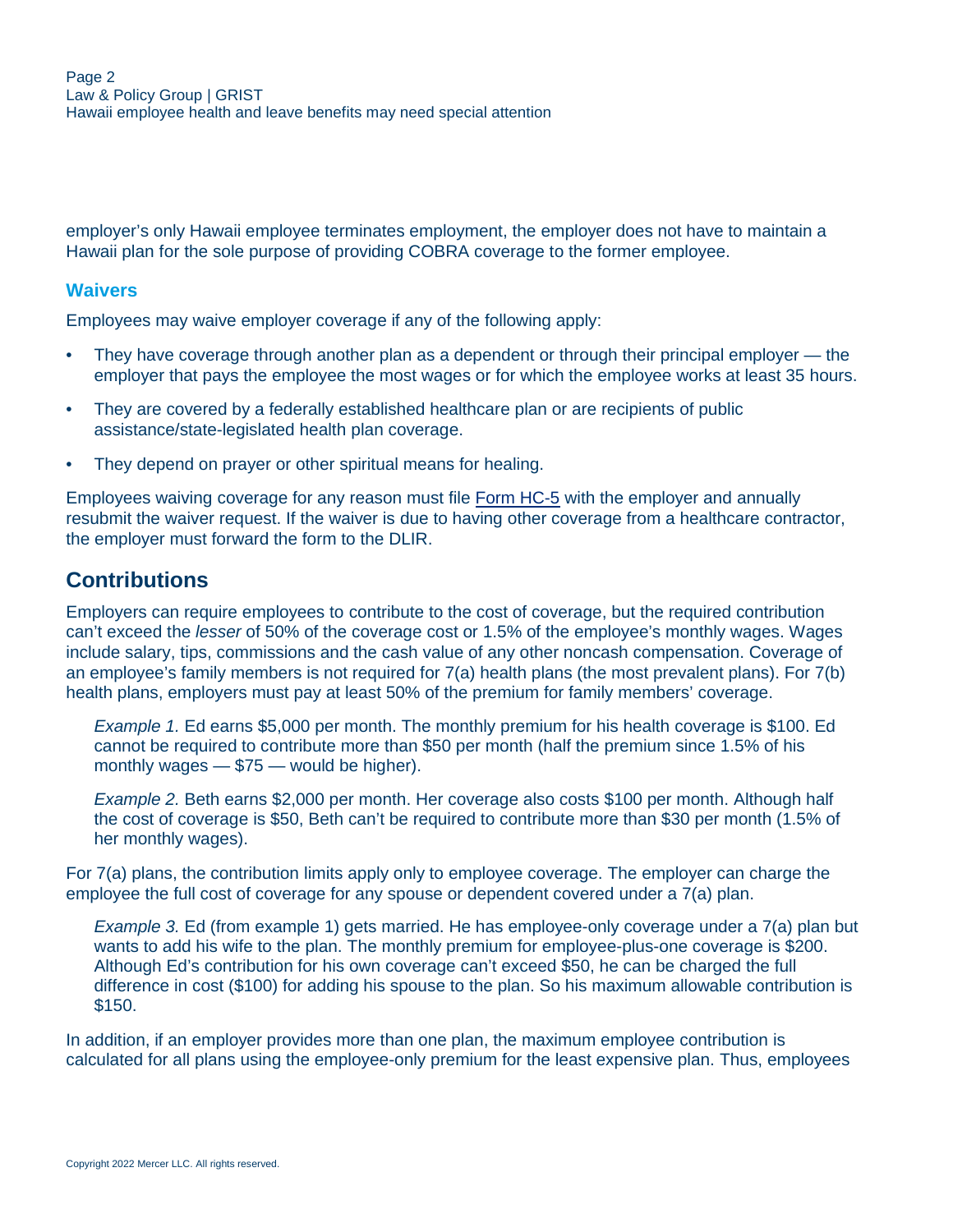electing a higher-cost plan will pay 1.5% of monthly wages plus the premium differential between the lowest-cost plan and the plan elected.

*Example 4.* Beth (from example 2) works for an employer that offers more than one plan. Beth is enrolled in the lowest-cost plan with a monthly premium of \$100. At open enrollment, Beth elects a plan with richer benefits and a premium of \$150 per month. Beth can be required to contribute \$80 toward the cost of coverage — \$50 for the difference in the cost of the plans plus \$30 for 1.5% of her monthly wages.

# **Required benefits**

The HPHCA requires health plans to offer minimum benefits that include hospital, surgical, medical, diagnostic and maternity coverage — but not dental or vision benefits. A plan may qualify for approval under the HPHCA if it provides benefits equal to or "*reasonably substitutable for*" the benefits provided by the most prevalent health plan in the state. This requirement applies to the types and level of benefits, as well as to exclusions and limitations on cost-sharing provisions, such as deductibles and coinsurance.

Although neither the HPHCA nor its related [regulations](https://labor.hawaii.gov/dcd/files/2012/11/PHC-Admin-Rules.pdf) address specific benefit levels, the DLIR, which must approve all plans, has historically required plans to adhere to the benefit levels of the state's prevalent health plan. DLIR also limits cost-sharing provisions, generally permitting relatively low deductibles and annual out-of-pocket maximums compared with the amounts set by plans in the rest of the US. In addition, plans commonly must include other state-mandated benefits and meet network sufficiency requirements.

HMOs and insurers licensed in Hawaii typically offer plans approved by the DLIR. Insurers and selfinsurers must obtain approval for each plan offered in the state.

## **Plan approval for self-insurers**

Approval for a new self-insured plan may take a minimum of six to eight months once the employer completes and submits the necessary documents. The process often involves the need to make agencyrecommended revisions and respond to additional document requests before final review. Employers use [Form HC-4](http://labor.hawaii.gov/dcd/files/2012/11/HC-4.pdf) and [Form HC-61](http://labor.hawaii.gov/dcd/files/2012/11/HC-61.pdf) for this purpose.

The DLIR requires employers to demonstrate they are financially solvent and able to pay for medical benefits. In 2004 guidance, the DLIR recommended guidelines for determining whether self-insured employers meet the "ability to pay" standards for self-insuring required health benefits. The 2004 guidelines call for a self-insured employer to submit an independent certified public accountant's "unqualified audit opinion" on the employer's financial statement within the past year. In addition, the plan sponsor will have to maintain specified surplus reserves, monthly deposits to the account funding the benefits, cash on hand and in virtually all cases, stop-loss coverage (unless the plan sponsor has at least 1,500 employees).

To what extent the DLIR continues to rely on these guidelines is unclear. However, they may serve as a starting point for employers considering whether to self-insure their mandated Hawaii coverage.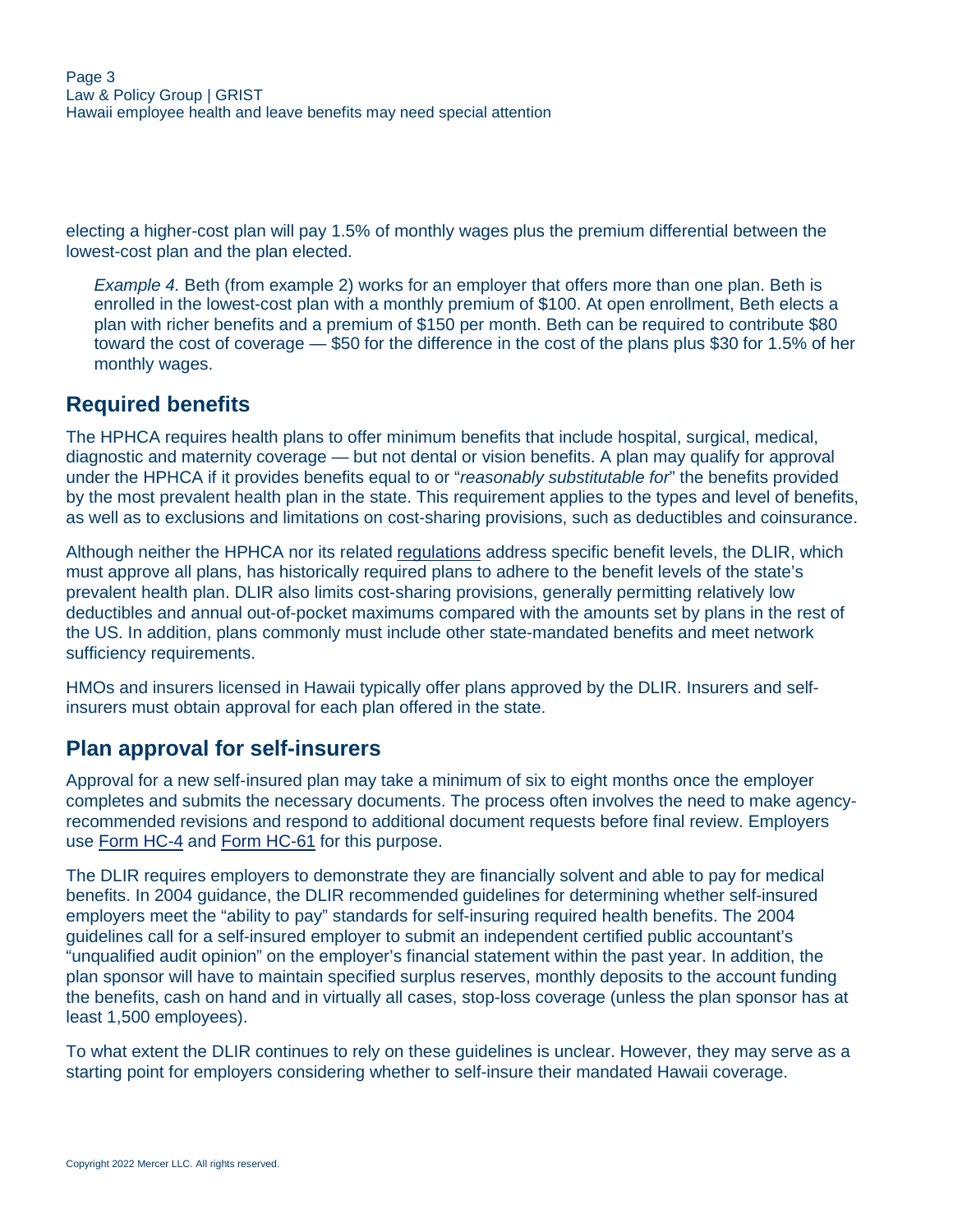Regulators also may look at other factors for employers with "unique or extraordinary circumstances" and annually monitor self-insured employer plans to ensure they continue to meet the solvency and "ability to pay" guidelines.

#### **Notices**

The HPHCA requires employers to notify all newly eligible employees that they are entitled to coverage under the Hawaii law and provide:

- The healthcare contractor's name
- The plan and group numbers
- The effective date of coverage
- The employee's cost

Employers must give employees at least 30 days' notice before changing the plan or the healthcare contractor. The law and regulations do not specify how to provide these notices, including whether electronic distribution is acceptable.

The employer also must conspicuously post at the business location notices stating that the employer has obtained the healthcare coverage required by law. Posting DLIR's [two-page highlights document](http://labor.hawaii.gov/dcd/files/2013/01/PHC-highlights.pdf) meets this requirement.

## **Unique considerations**

Plan sponsors seeking to contain their share of the premium cost by using wellness plans or spousal surcharges may find those strategies less effective in Hawaii.

#### **Tobacco use surcharge**

Because the HPHCA strictly controls employee contributions, rising healthcare costs result in most Hawaii employers charging employees 1.5% of their wages for benefits, since that amount is typically less than 50% of the premium. As a result, employers can't impose further surcharges.

*Example 5.* Jerry, a smoker who works in Hawaii, earns \$1,000 per week (\$4,333 per month). The total annual cost of Jerry's healthcare coverage is \$12,000, or \$1,000 per month. He contributes \$65 per month (\$4,333 x 1.5%), the lesser of 1.5% of monthly wages or 50% of the coverage cost (\$500). Jerry's employer wants to add a 30% contribution surcharge for tobacco users. However, since Jerry already pays the maximum permitted in Hawaii, no surcharge can apply, even though [federal](https://www.federalregister.gov/d/2013-12916/p-277) [regulations](https://www.federalregister.gov/d/2013-12916/p-277) would allow this surcharge.

#### **Spouse, domestic partner or civil union partner surcharge**

Employers often add a surcharge to coverage for employees' spouses, domestic partners or civil union partners to encourage them to take coverage under their own employer-provided plan. For employers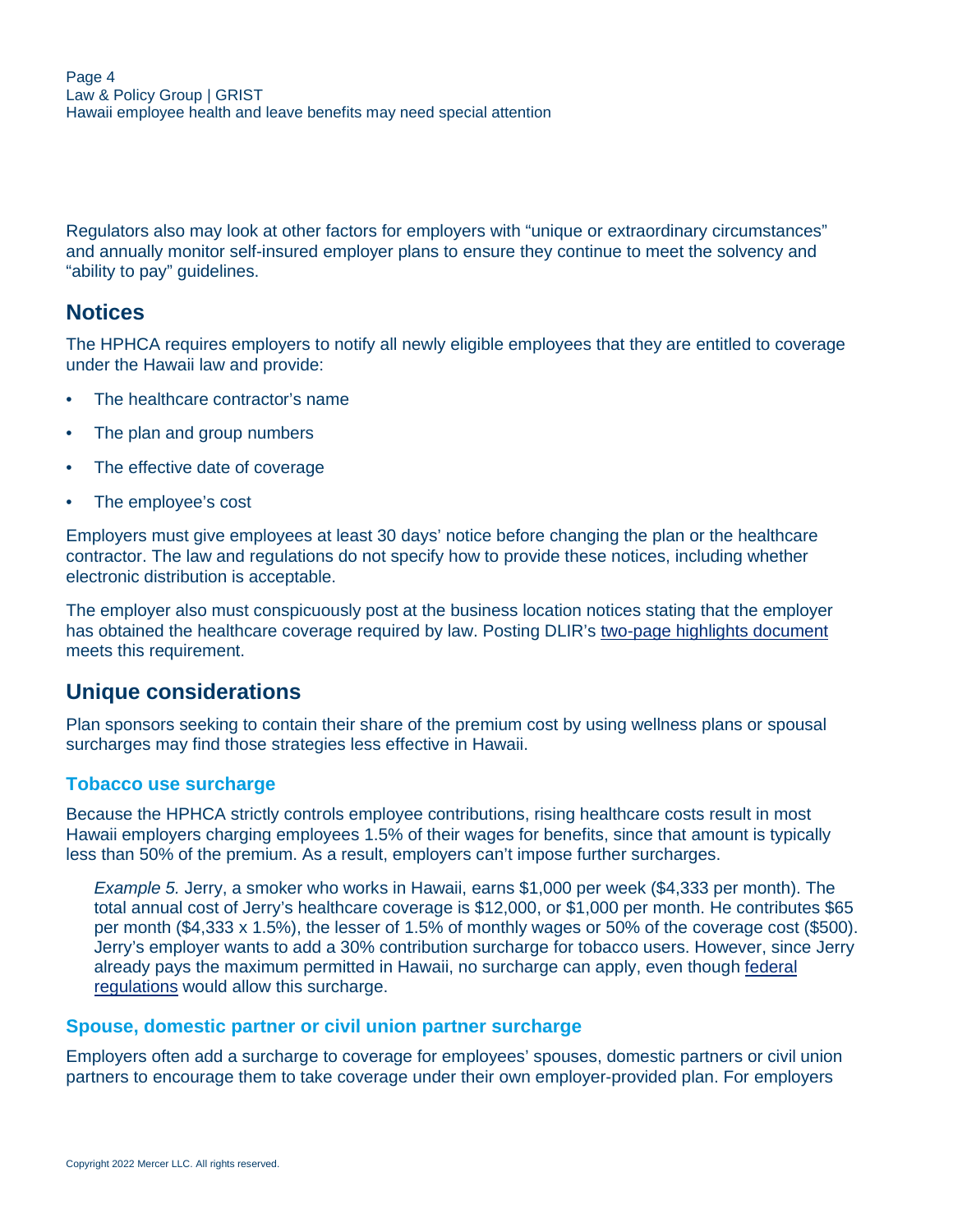that offer a 7(a) plan, this is not a problem because these plans don't require employer contributions for family members' coverage. If the employer offers a 7(b) plan, however, the employer must pay at least 50% of the cost for the family members' coverage. If the employer typically contributes more than that amount, a spousal surcharge may apply, but only up to the maximum.

*Example 6.* Jerry (from example 5) marries Claire and adds her to his 7(b) plan for employee plus one. Claire's coverage is an additional \$6,000 per year (\$500 per month) for a total of \$18,000 per year (\$1,500 per month). The maximum monthly contribution Jerry's employer can charge is \$315: \$65 for Jerry's coverage and \$250 for Claire's (\$500 x 50%). The HPHCA prohibits any surcharge that would increase Jerry's contribution above that amount.

#### **HDHPs compatible with health savings accounts**

Federal law [\(IRS Pub. 969\)](https://www.irs.gov/pub/irs-pdf/p969.pdf) requires high-deductible health plans (HDHPs) to have deductibles and outof-pocket maximums considerably larger than Hawaii's benchmark essential health benefit plan — the [HMSA Preferred Provider Plan 2010.](https://hmsa.com/mediacenter/print/assets/ppp_benefitsummary(800).pdf) That plan imposes a \$100 individual deductible for out-of-network provider care, none for in-network care, a \$12 office visit copayment and a maximum \$2,500 annual copayment for individual coverage. Because of Hawaii's much lower cost-sharing requirements, plan sponsors seeking to offer qualified HDHPs to employees in the state may find this option challenging or even impossible.

#### **Penalties**

Hawaii imposes potentially steep penalties for noncompliance with the HPHCA:

- Failure to comply within 30 days of a noncompliance notice may result in business closure until the employer complies.
- Failure to maintain coverage could leave the employer responsible for paying the healthcare costs incurred by any eligible employee.
- An employer that fails to provide approved coverage for all eligible employees, charges employees contributions higher than permitted or discontinues required employer contributions while an employee is disabled can face penalties up to \$1 per day per employee, with a \$25 minimum penalty assessment.
- A willful violation of any other provision can incur a fine of up to \$200 for each violation.
- If no other penalty applies, an employer that has received notice of a violation and has had a chance to appeal may be fined up to \$250 per violation.

#### **Preemption**

As a general matter, ERISA preempts state laws that "relate to" an employee benefit plan. But ERISA provides a carve-out specifically for the state's HPHCA (29 USC [§ 1144\(b\)\(5\)\(A\)\)](https://www.law.cornell.edu/uscode/text/29/1144#:~:text=hawaii%20prepaid%20health%20care%20act), allowing Hawaii to determine what healthcare benefits an employer may and must provide. The exception is limited to the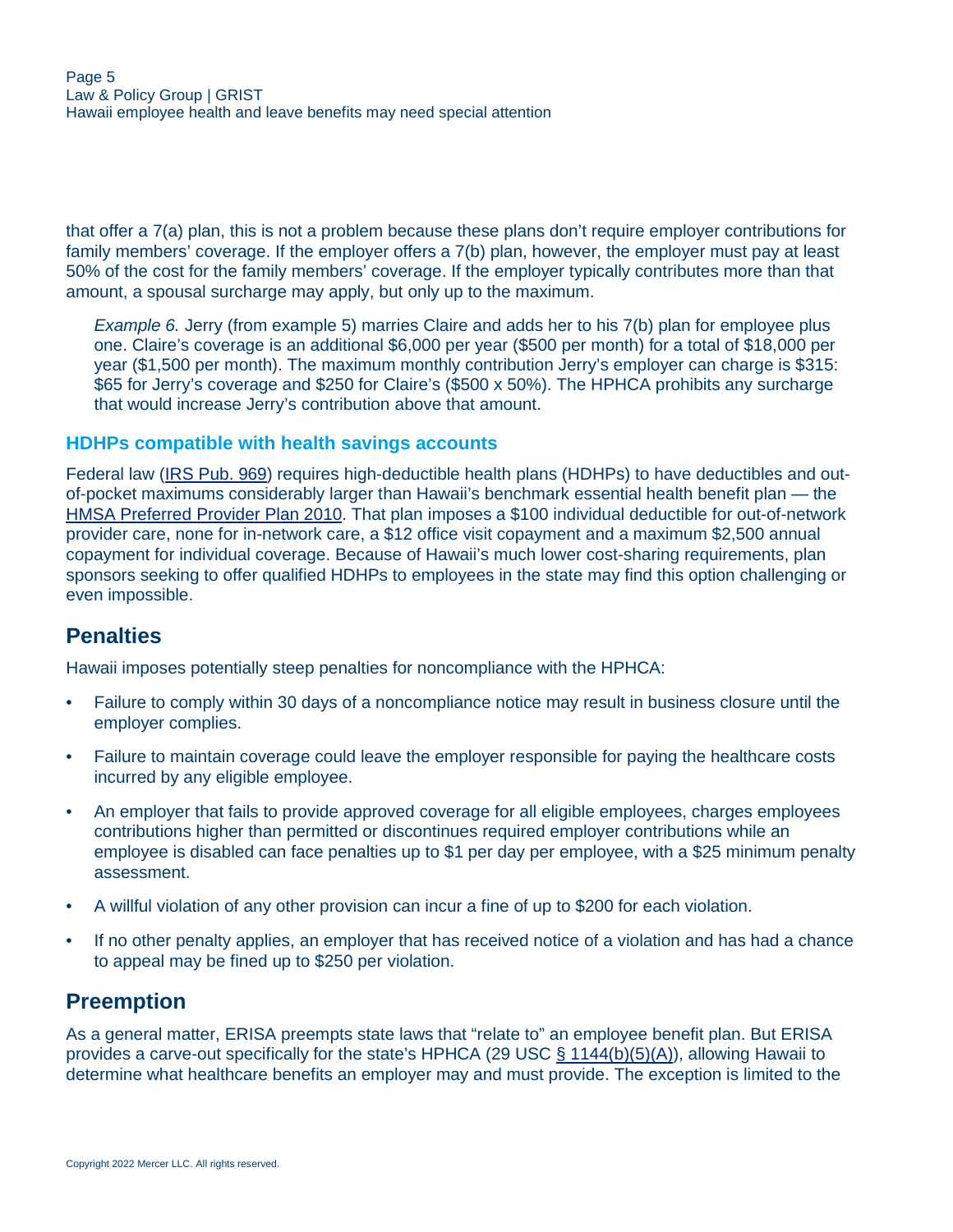HPHCA that existed before ERISA took effect in 1975 and doesn't apply to any amendment that provides for more than the HPHCA's "effective administration."

# **Impact on the Affordable Care Act and other federal laws**

Despite the ERISA preemption carve-out for the HPHCA, the [Affordable Care Act](https://www.congress.gov/111/plaws/publ148/PLAW-111publ148.pdf) (ACA) applies in Hawaii to the same extent as any other state. Employers in the state must comply with both the HPHCA and ACA provisions. [IRS Information Letter 2021-0011](https://www.irs.gov/pub/irs-wd/21-0011.pdf) explains that the HPHCA's ERISA "exemption does not prevent the application of federal law (including ERISA and the ACA), which may add additional requirements to employers in a state." On a side note, Hawaii participates in the ACA's federally facilitated health insurance marketplace. Hawaii also isn't exempt from other federal benefit laws like COBRA and the Health Insurance Portability and Accountability Act.

# <span id="page-5-0"></span>**Temporary disability benefits**

Hawaii requires employers to provide employees not only health coverage but also [temporary disability](http://www.capitol.hawaii.gov/hrscurrent/Vol07_Ch0346-0398/HRS0392/HRS_0392-.htm) [insurance](http://www.capitol.hawaii.gov/hrscurrent/Vol07_Ch0346-0398/HRS0392/HRS_0392-.htm) (TDI). Unlike many other states with similar laws, Hawaii provides no state plan other than a special fund — financed by employer and insurer assessments — for employees of noncompliant or bankrupt employers and for individuals who lose their coverage during unemployment. As a result, employers with any Hawaii workers must either purchase TDI coverage or self-insure.

# **TDI in a nutshell**

The Hawaii TDI mandate applies to employers with any Hawaii employees. The plan must provide benefits for current employees who have worked least 20 hours per week for 14 weeks (whether consecutive or not) in the past 52 weeks, during each of which the employee earned at least \$400. Employees can take up to 26 weeks of partially paid leave in a 52-week period for their own nonworkrelated disability. To qualify, the injury or illness must prevent the employee from performing regular work duties, and the employee must be under the care of a licensed healthcare professional. TDI benefits equal 58% of an employee's average weekly wage in the preceding 52-week period, up to an annually adjusted maximum benefit. Employers must conspicuously post in the workplace a notice of TDI rights.

# **Funding**

Employers pay for the cost of coverage but can require employees to contribute to the plan. Employee contributions can't exceed one-half of the premium cost up to 0.5% of the worker's weekly taxable wages. The DLIR [sets](https://labor.hawaii.gov/dcd/files/2019/11/newWBA.pdf) an annually adjusted maximum weekly wage base for disability premiums.

## **Health benefits**

Employers must allow employees receiving TDI to continue health coverage and must contribute the employer's share of the premium for three months. The employee must continue to pay his or her portion of the premium payments. Notice of the employee's right to continue benefits and the amount due to continue benefits must go to the employee within two weeks of the disability start date. Employers also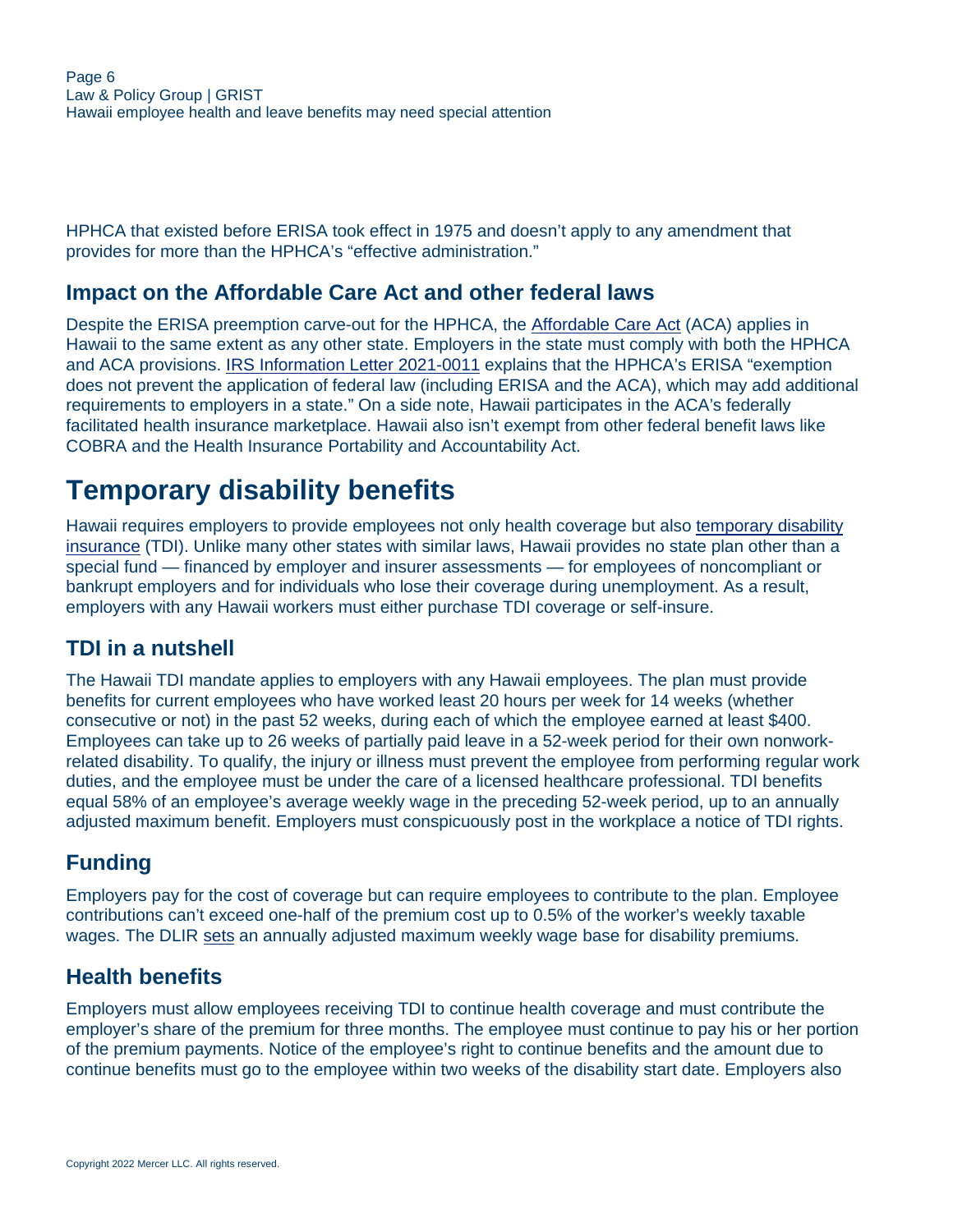must give at least two weeks' advance notice before discontinuing a disabled employee's health coverage.

# **Job protections**

The TDI mandate doesn't include job protections. In addition, protection under the [Hawaii Family Leave](https://dhrd.hawaii.gov/state-employees/employee-benefits/family-friendly-benefits/family-and-medical-leave/) [Law](https://dhrd.hawaii.gov/state-employees/employee-benefits/family-friendly-benefits/family-and-medical-leave/) provides only up to four weeks of unpaid family leave each calendar year to bond with a newborn or newly adopted child or to care for the employee's child, spouse, reciprocal beneficiary or parent with a serious health condition. While state law doesn't provide any job protection when an employee's own health condition causes absences, the federal [Family and Medical Leave Act](https://www.dol.gov/agencies/whd/fmla) does.

# **Plan implementation**

Hawaii permits employers to provide TDI coverage only through an approved plan. An employer may purchase coverage through an [insurer authorized](https://labor.hawaii.gov/dcd/files/2013/01/TDI-Carriers.pdf) to write TDI coverage in Hawaii. Alternatively, [regulations](https://labor.hawaii.gov/dcd/files/2012/11/TDI-Admin-Rules.pdf) permit an employer to apply to the state for an approved TDI plan.

#### **Self-insured approach**

All self-insured plans intended to comply with TDI must gain DLIR approval. Employers applying for approval must submit a complete description of the plan and a copy of their annual financial report demonstrating their ability to pay claims. Self-insuring employers may have to provide a surety bond to guarantee the payment of benefits. Employers use [Form TDI-15](https://labor.hawaii.gov/dcd/files/2015/07/Form-TDI-15.pdf) to apply for approval of a self-insured plan.

Either the employer or a third-party administrator can administer a self-insured plan. A report due to the state each March 1 must detail information related to wages, contributions and claims. Any employee contributions must be kept in a separate fund. A notice conspicuously posted in the workplace must state that the employer is directly providing for the payment of required disability benefits.

# <span id="page-6-0"></span>**Employer considerations**

Employers with employees in Hawaii will need to consider the impact of these laws on the organization's overall benefit structure. For employers with national plans and operations in Hawaii, efforts to implement uniform cost reductions and other plan design changes may require special considerations. Health plan sponsors should ensure that all plans offered to employees in Hawaii are approved, and all eligible employees receive coverage or submit an approved waiver. Employee contribution limits for HPHCA-compliant coverage may merit an annual review. Employers should also confirm their benefit package for Hawaii employees includes an approved TDI plan.